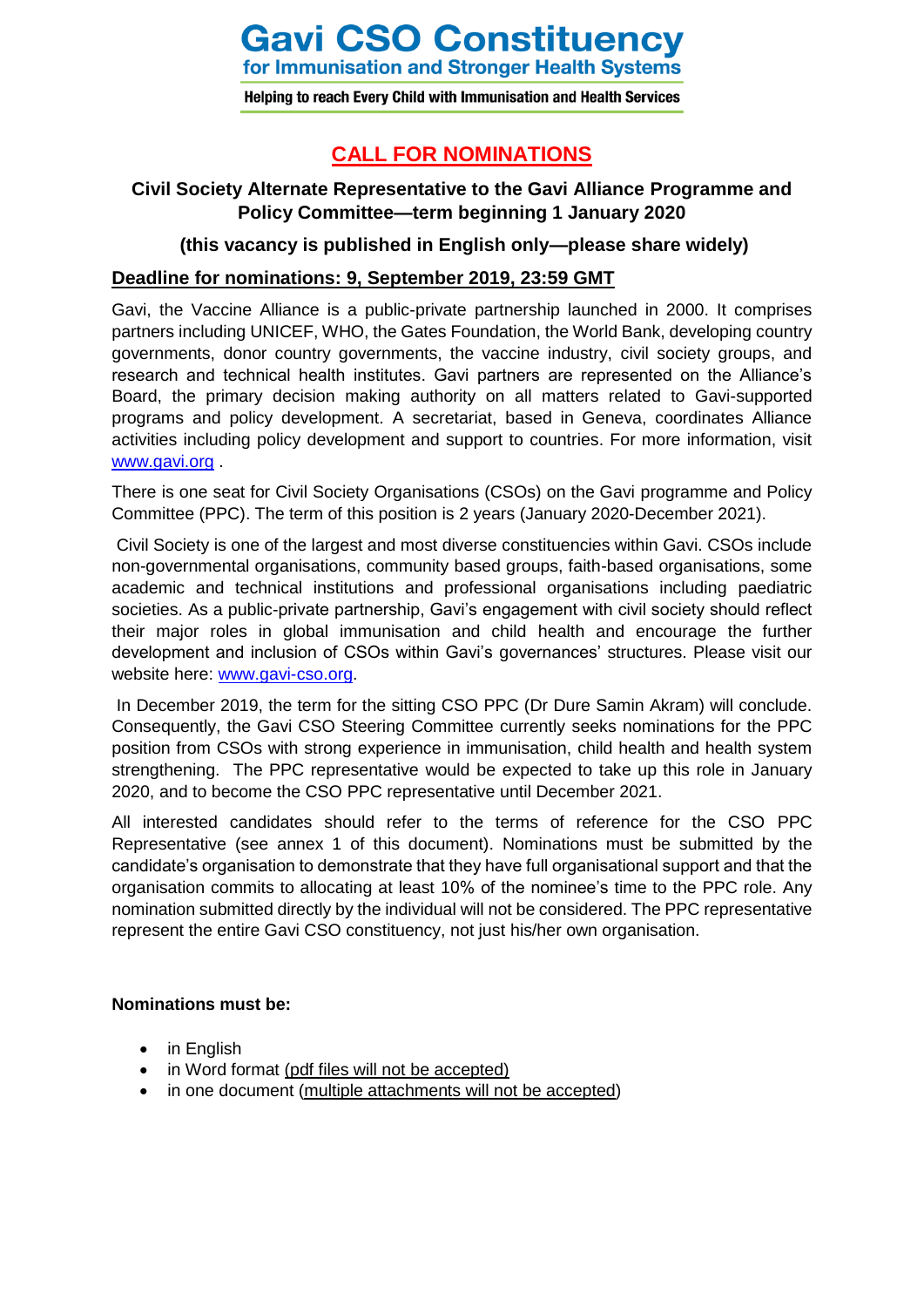# **Gavi CSO Constituency** for Immunisation and Stronger Health Systems

Helping to reach Every Child with Immunisation and Health Services

## **And should include:**

- Organisational information (headquarters, branch offices, key areas of work related to immunisation and health system strengthening, contact person submitting the organisational nomination)
- Brief CV or biography of the individual who would represent the organisation
- A personal statement from the nominee covering reason for interest, skills offered to the Steering Committee, previous involvement in immunisation and organisational resources to be leveraged
- Statement from organisation that they are prepared to support the representative for Gavi CSO constituency work at a minimum of 10% time

**Organisations should submit complete applications in English electronically to [diane.lecorvec@ifrc.org](mailto:diane.lecorvec@ifrc.org) by 9 September, 2019, 23:59 GMT.**

Kind regards on behalf of the Gavi CSO Steering Committee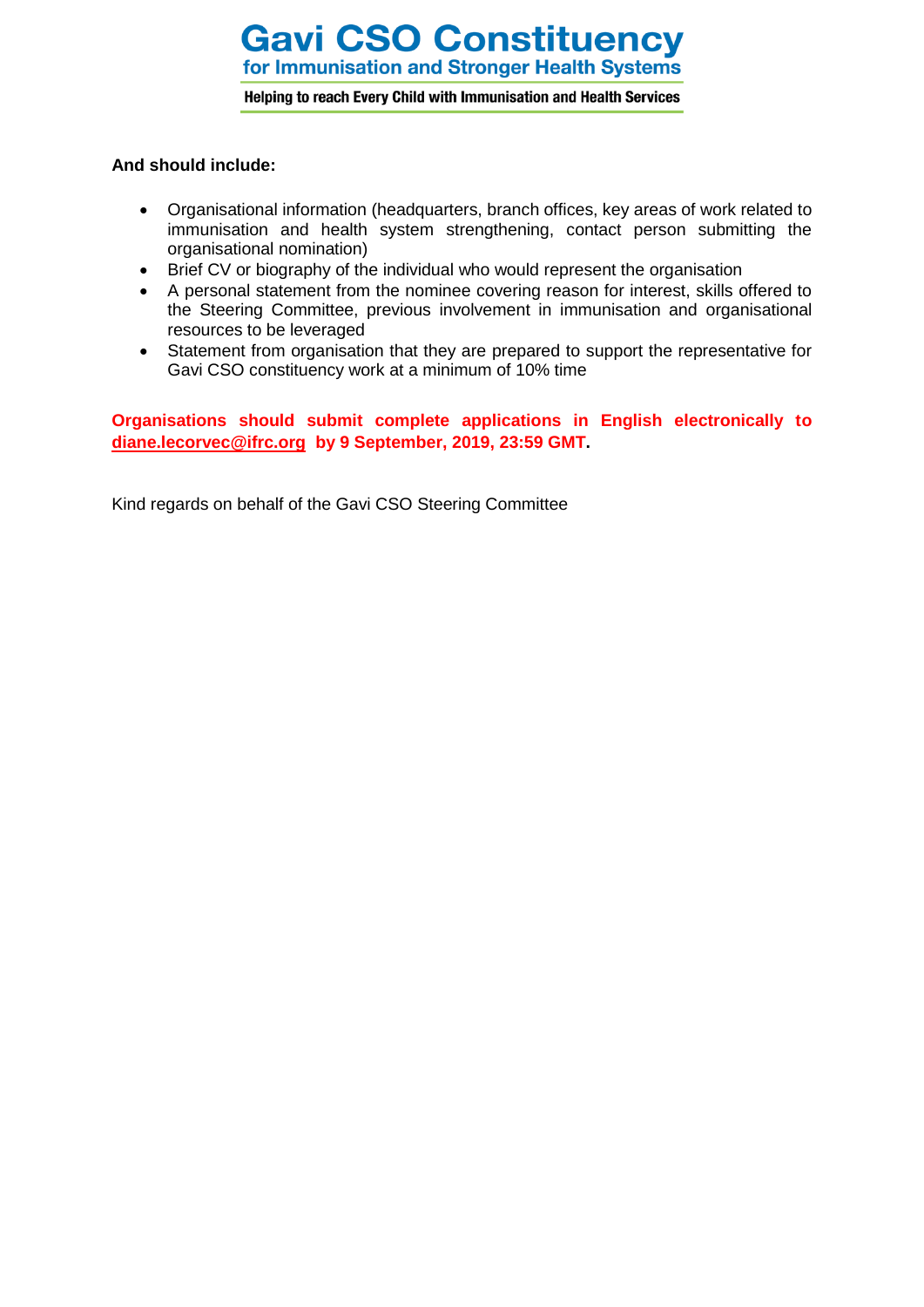# **Gavi CSO Constituency**

for Immunisation and Stronger Health Systems

Helping to reach Every Child with Immunisation and Health Services

ANNEX 1

# Terms of Reference of CSO representative at the Gavi programme and Policy Committee

## **The Gavi CSO steering committee**

- Civil society is represented on the Gavi Alliance Board by an elected Board member and alternate. The CSO Board member and alternate are supported by the wider Gavi CSO Constituency — a broad network of over 700 CSOs from across the globe— and the **Gavi CSO Steering Committee**, a group of civil society organisations from different countries to guide the Constituency in its work.
- The CSO steering committee is required to have an informed and accountable representative at the Gavi PPC represent the constituency position in shaping the policy and programme of Gavi through its participation at the PPC.

# **The Programme and Policy committee**

- The Gavi Board is responsible for strategic direction and policymaking, oversees the operations of the Vaccine Alliance and monitors programme implementation
- The Board delegates some of its activities and areas of work to five standing Committees consisting of Board members, Alternates and, in some cases, independent experts or constituency representatives of Alliance stakeholders
- The PPC assists the Board in fulfilling its responsibilities in respect to the programmatic and policy oversight of the Vaccine Alliance and serves as the principal advisory body to the Board on all Gavi programme areas and leads the development of new policies.
- It comprises high-level technical experts from partner organisations and constituencies with knowledge in areas such as epidemiology, public health, research, health systems and financing.

# **The Role of the CSO representative at the PPC**

## *Responsibilities:*

- Support the vision and implement the mission of the Gavi CSO constituency;
- Meaningfully participate in all discussions of the Gavi CSO Steering committee with a focus on issues related to the PPC and Board Meetings of Gavi
- Contribute to formulating policy and strategy positions ahead of board and committee meetings
- Consult with the Gavi CSO steering committee, communicate its priorities and advocate for the constituency position during the PPC meetings
- Participate to all PPC and Gavi CSO Steering committee meetings (respectively held twice a year)
- Maintain pre-board and committee documents confidential
- Report back to SC members about the deliberations, successes and challenges faced in PPC meeting.
- Commit to a minimum of 10% for Gavi related duties
- Declare conflict of interest as per the Gavi CSO constituency COI policy